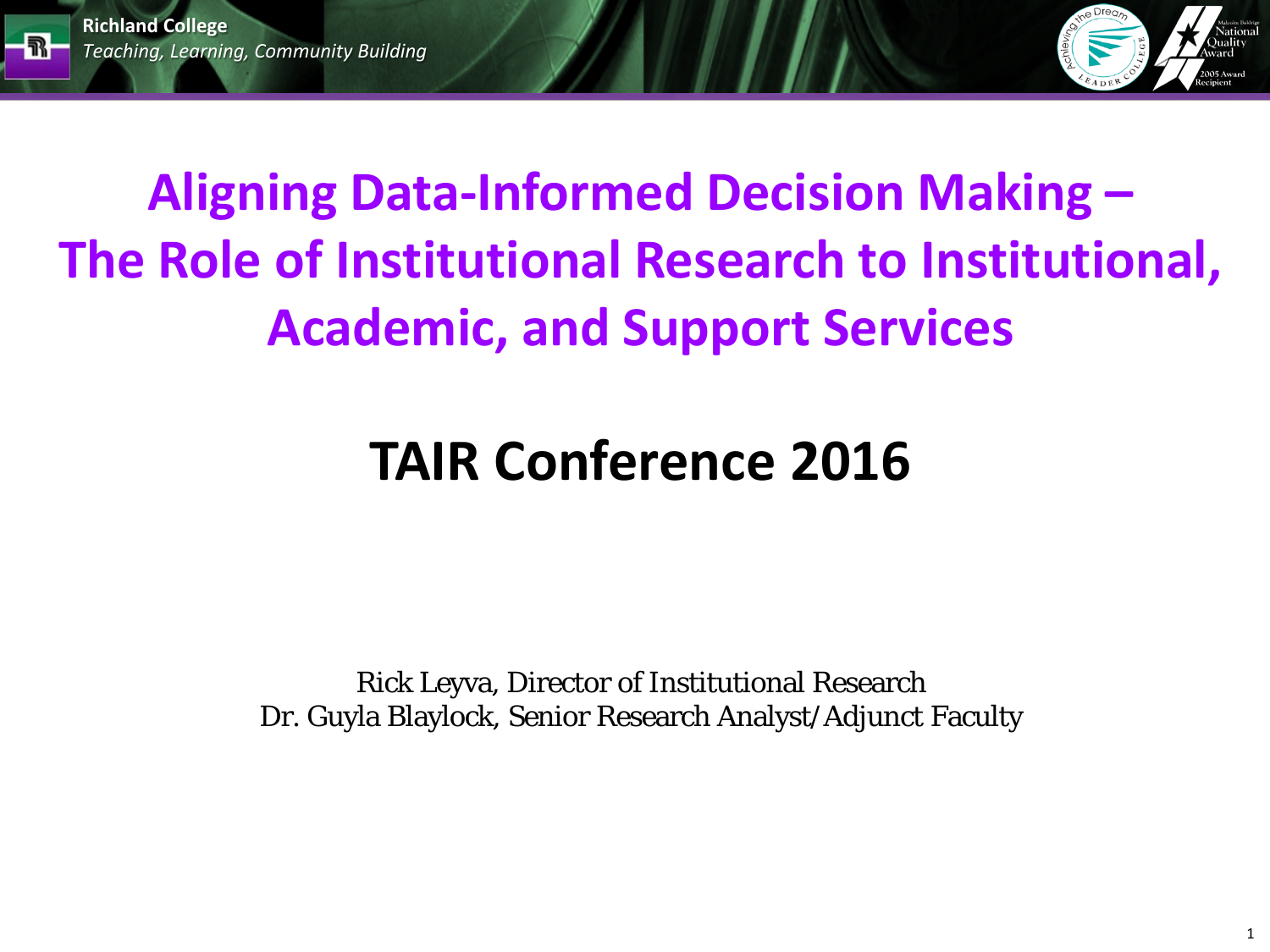



### **Session Overview**

- About Richland College
- Institutional Alignment
- Measurement System and Reports
- Summary Reflection and Q & A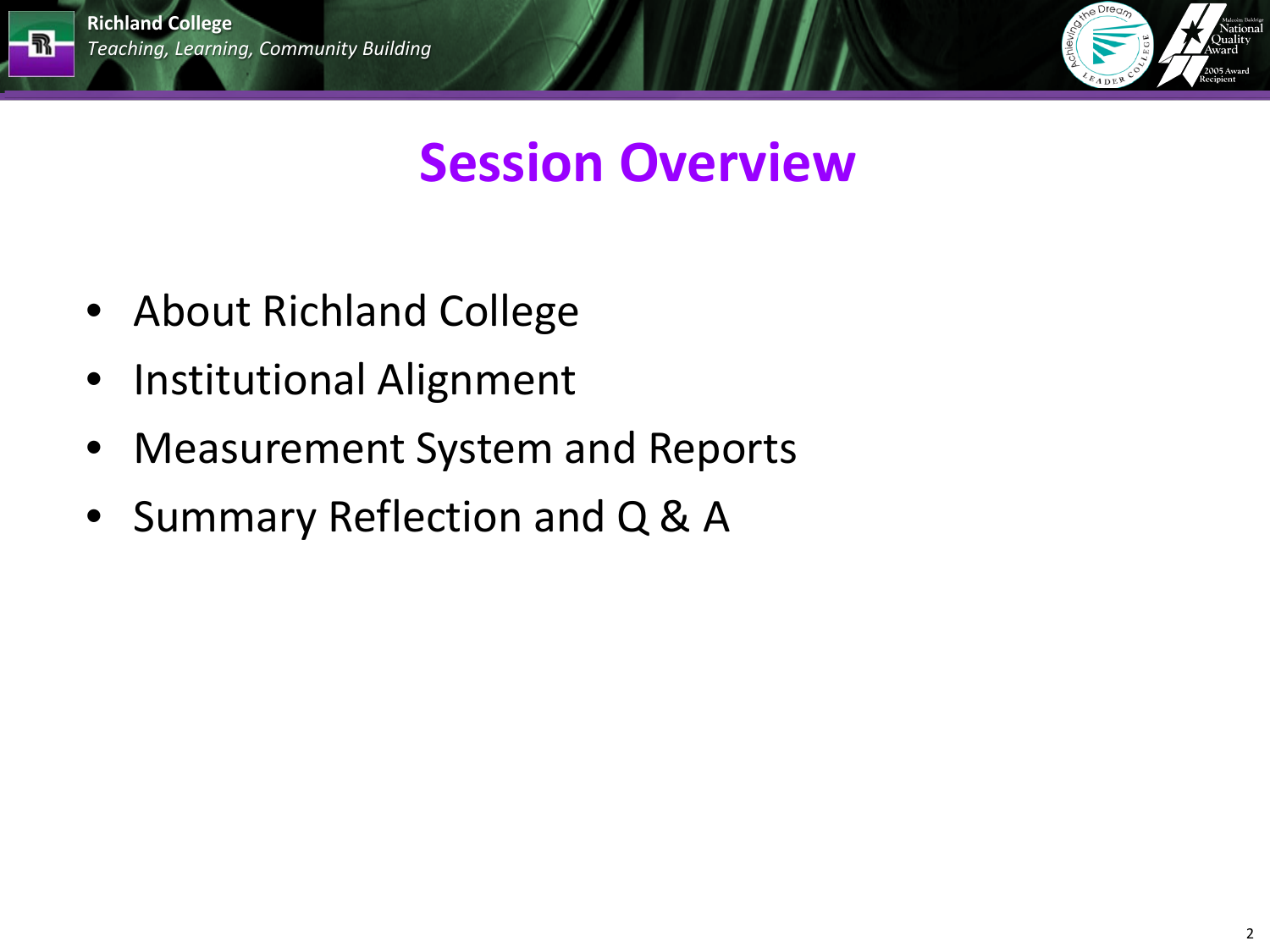



# **Richland College Our Students**

#### **Student Population (Fall 2015):**

- **Credit Students:** 19,360
- **Continuing Education:** 5,000

#### **Diversity of Credit Student Body:**

- **Gender:** Female 55%; Male 45%
- **Ethnicity/ Race:** Anglo 28%; African-American 20%; Hispanic 31%; Asian/Pacific Islander 15%; Other & Undeclared 7%
- **Countries of Origin:** 130
- **Languages Spoken:** 79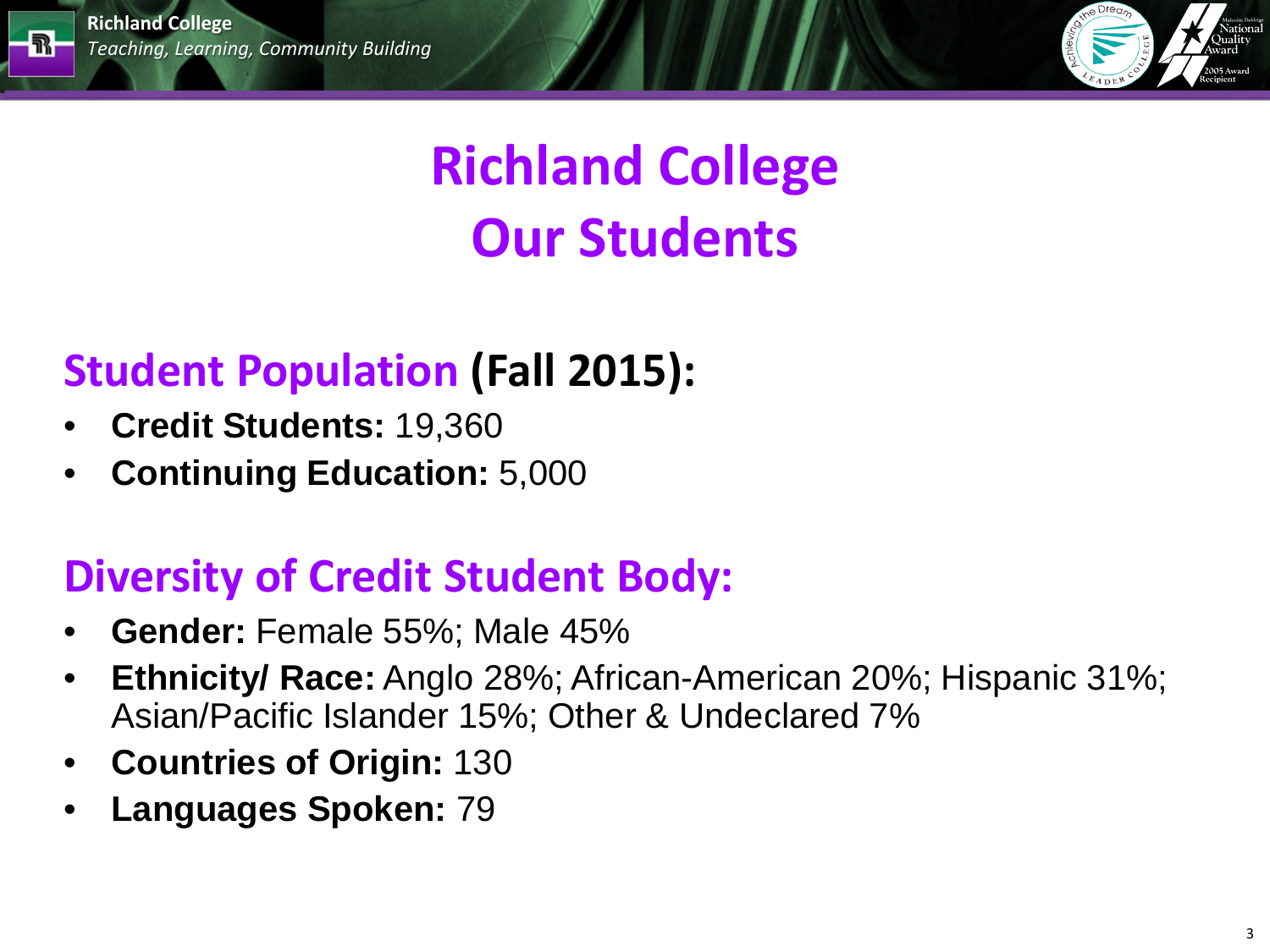킒



### **Aligning Measurement System to Vision and Mission**

**Vision:** Richland College will be **the best place we can be** to learn, teach, and build sustainable local and world community.

**Mission:** The mission of Richland College is teaching, learning, community building.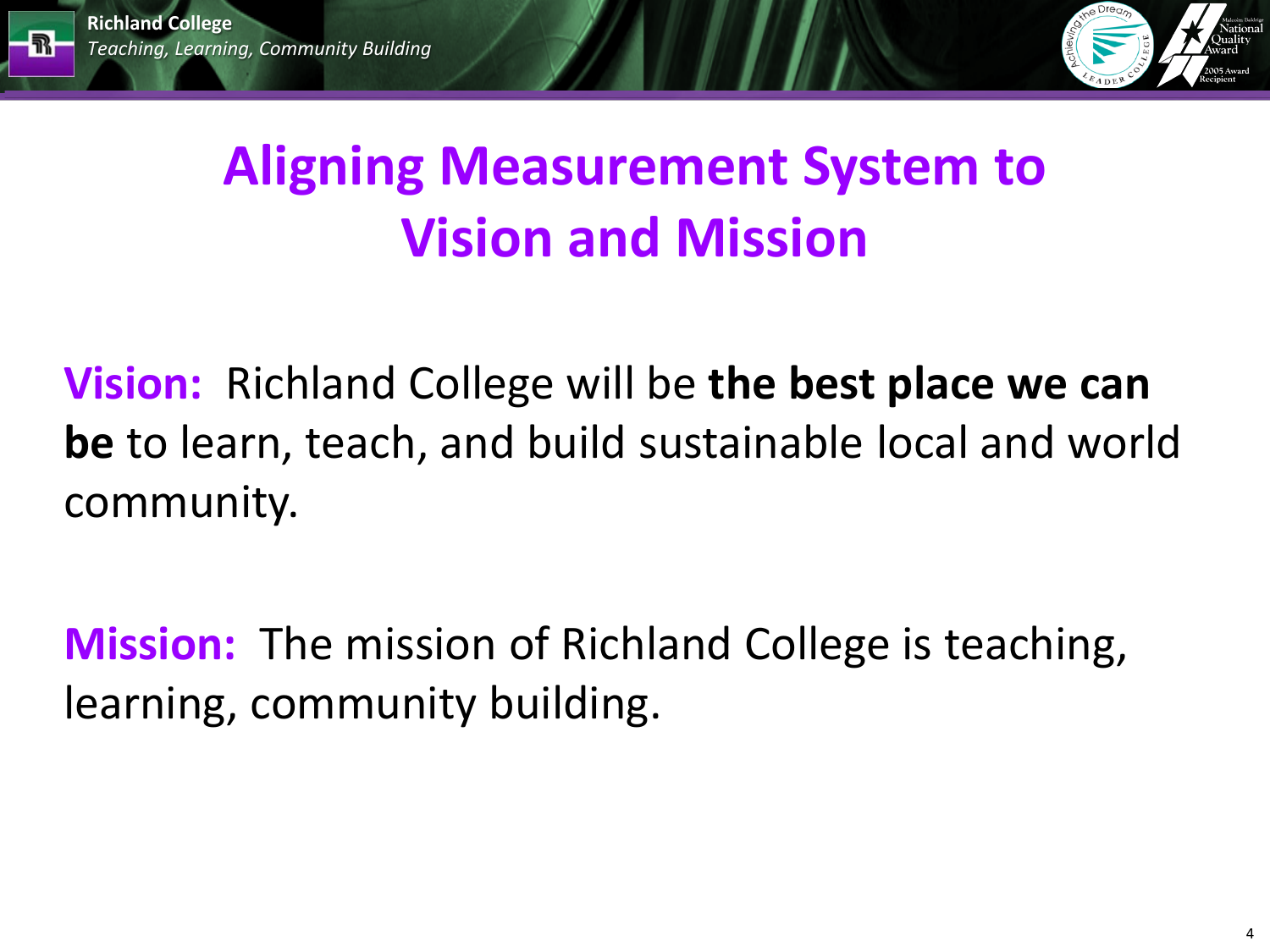쿾.



### **Institutional Strategic Planning Priority Goals**

- **Goal 1:** Engage with the Community to Identify and Meet Educational Needs
- **Goal 2:** Empower All Students to Succeed
- **Goal 3:** Empower All Employees to Succeed
- **Goal 4:** Ensure Institutional Effectiveness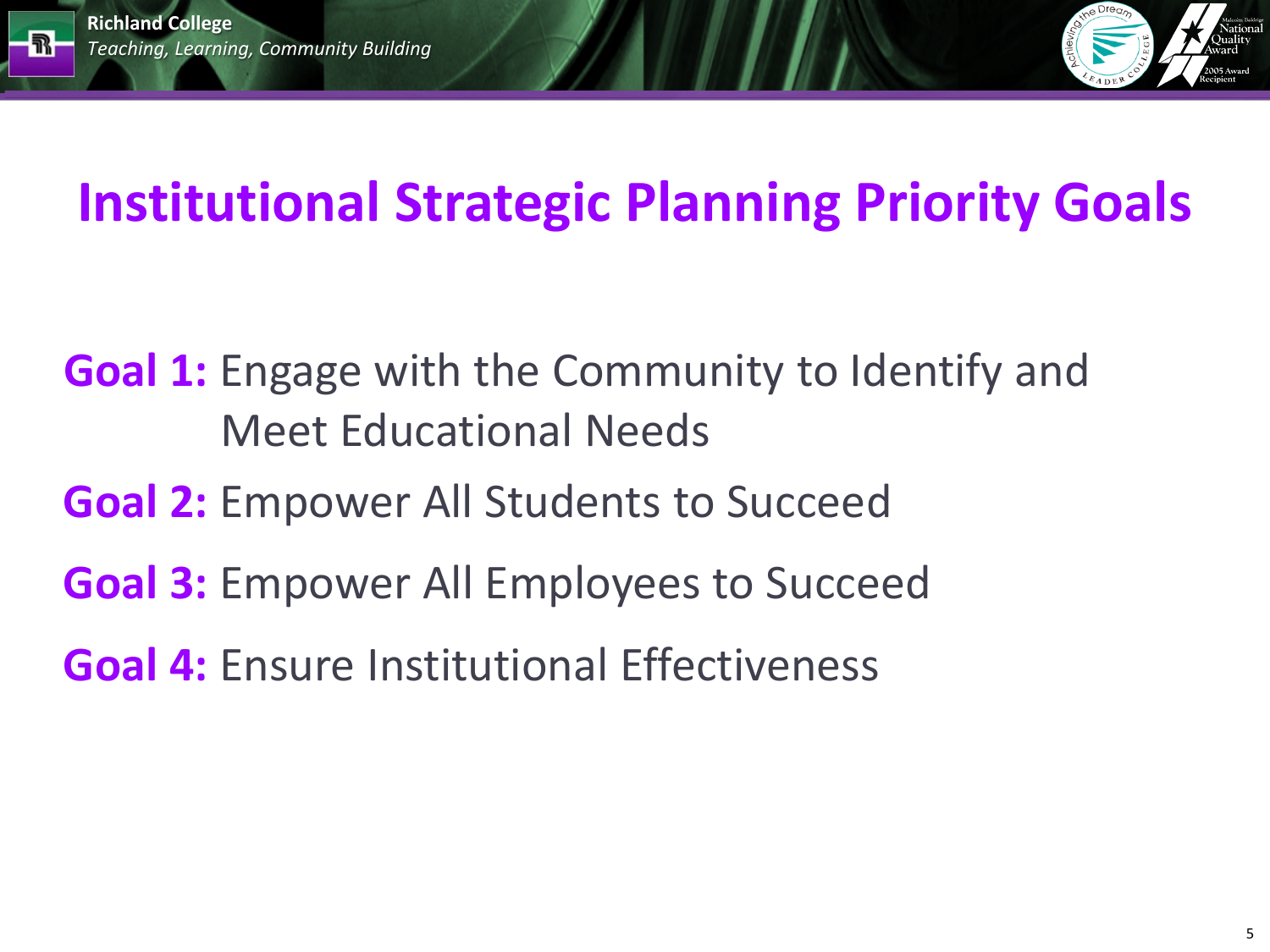R.



# **Aligning Measurement System to Strategic Plan**

#### **Richland College will focus its organization-level efforts to:**

- Advance an exceptional student learning environment and experience
- *Think outside the building* and *Look from the outside in* to implement focused outreach and partnership with key community segments to solve problems
- Improve institutional effectiveness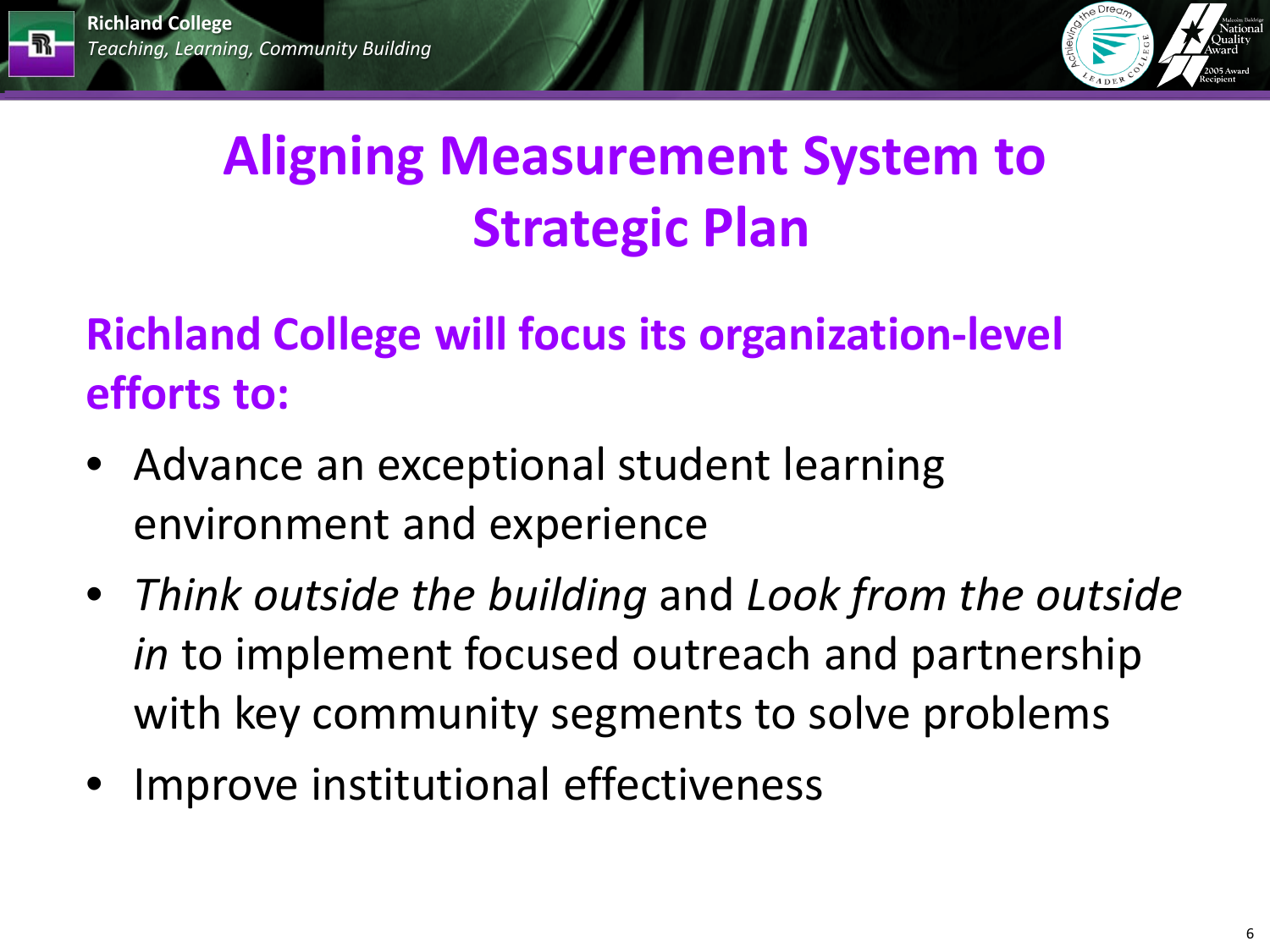R.



#### **Richland's Data and Analysis Structure**

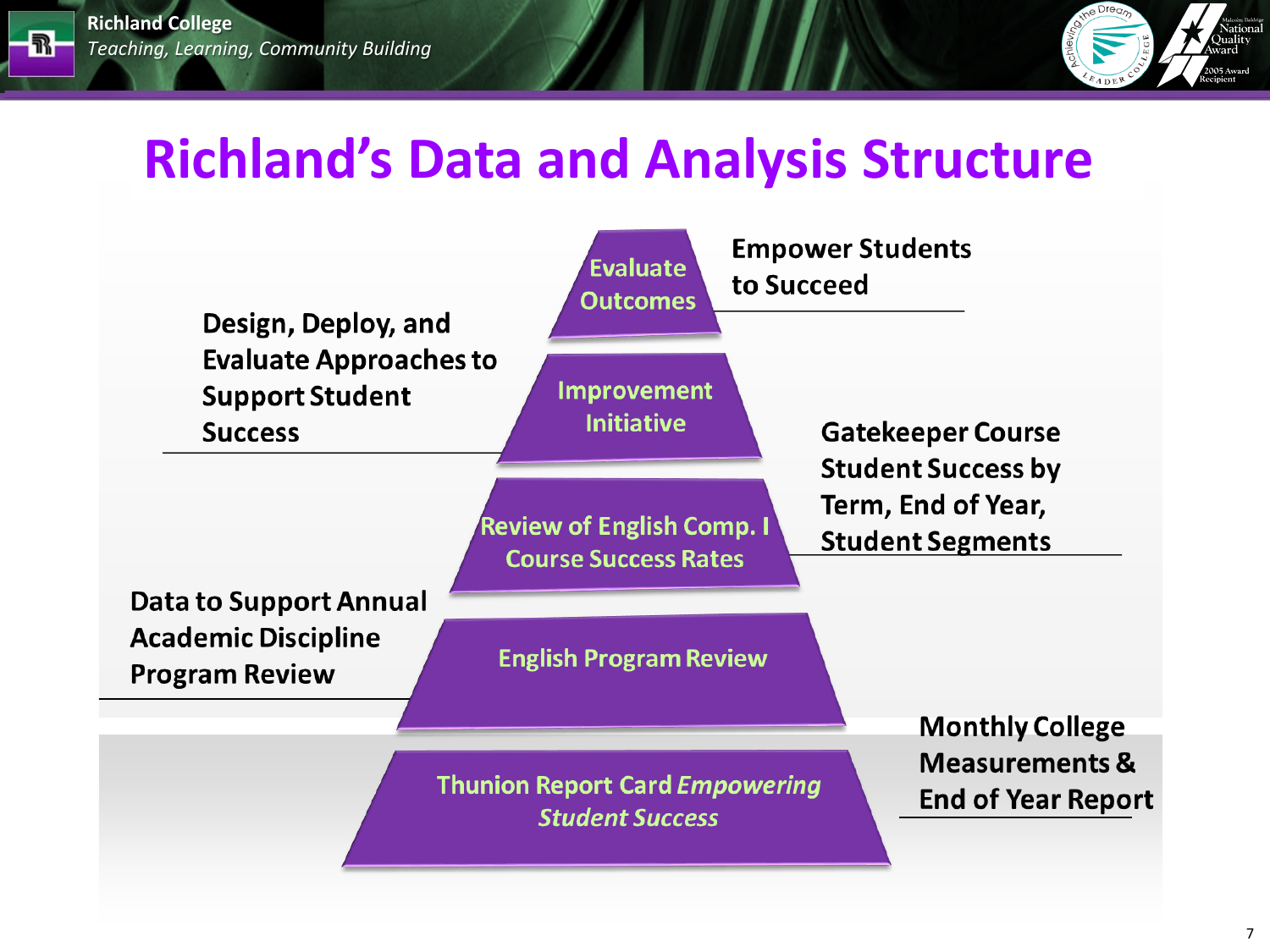$\overline{\mathbf{R}}$  .



### **Richland's Monthly Report Card**

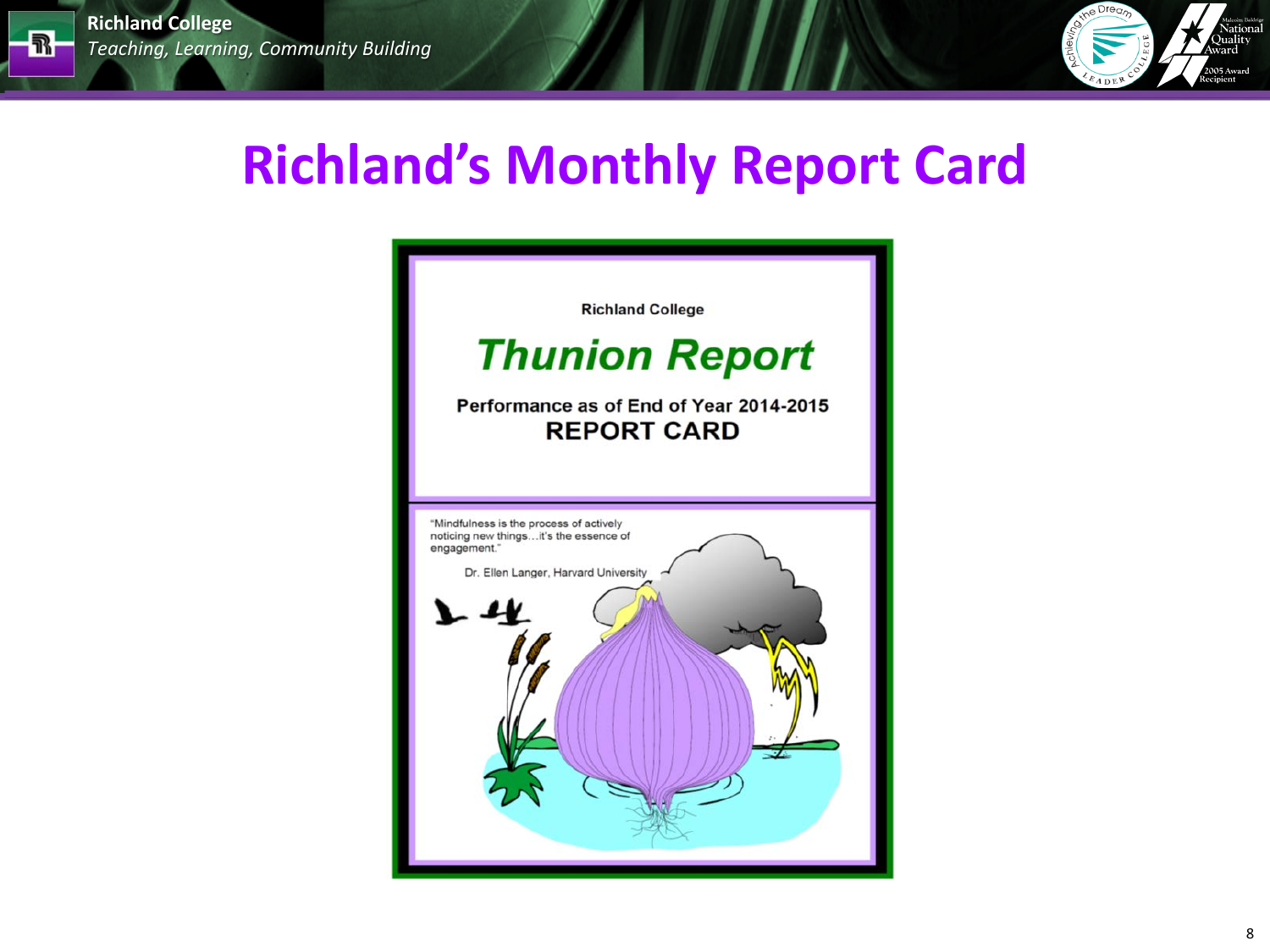$\blacksquare$ 



#### The Thunion - Layer 1

|                                                       | <b>Richland College Thunion Report</b>           |                                |  |  |  |  |  |  |  |
|-------------------------------------------------------|--------------------------------------------------|--------------------------------|--|--|--|--|--|--|--|
|                                                       | Key Indicator Performance                        |                                |  |  |  |  |  |  |  |
|                                                       | End of Year 2014-2015                            |                                |  |  |  |  |  |  |  |
|                                                       |                                                  | <b>Overall Score</b>           |  |  |  |  |  |  |  |
| <b>Richland College Monthly Key Performance Index</b> | 9.1                                              |                                |  |  |  |  |  |  |  |
|                                                       | <b>Strategic Priorities for Student Learning</b> |                                |  |  |  |  |  |  |  |
|                                                       | Key Performance Indices (Weighting Factors)      | <b>Monthly</b><br><b>Score</b> |  |  |  |  |  |  |  |
| Educational Needs (25%)                               | Engage with the Community to Identify and Meet   | 9.1                            |  |  |  |  |  |  |  |
| <b>Empower All Students to Succeed (35%)</b>          | 8.9                                              |                                |  |  |  |  |  |  |  |
| <b>Empower All Employees to Succeed (20%)</b>         | 9.2                                              |                                |  |  |  |  |  |  |  |
| <b>Ensure Institutional Effectiveness (20%)</b>       | 9.3                                              |                                |  |  |  |  |  |  |  |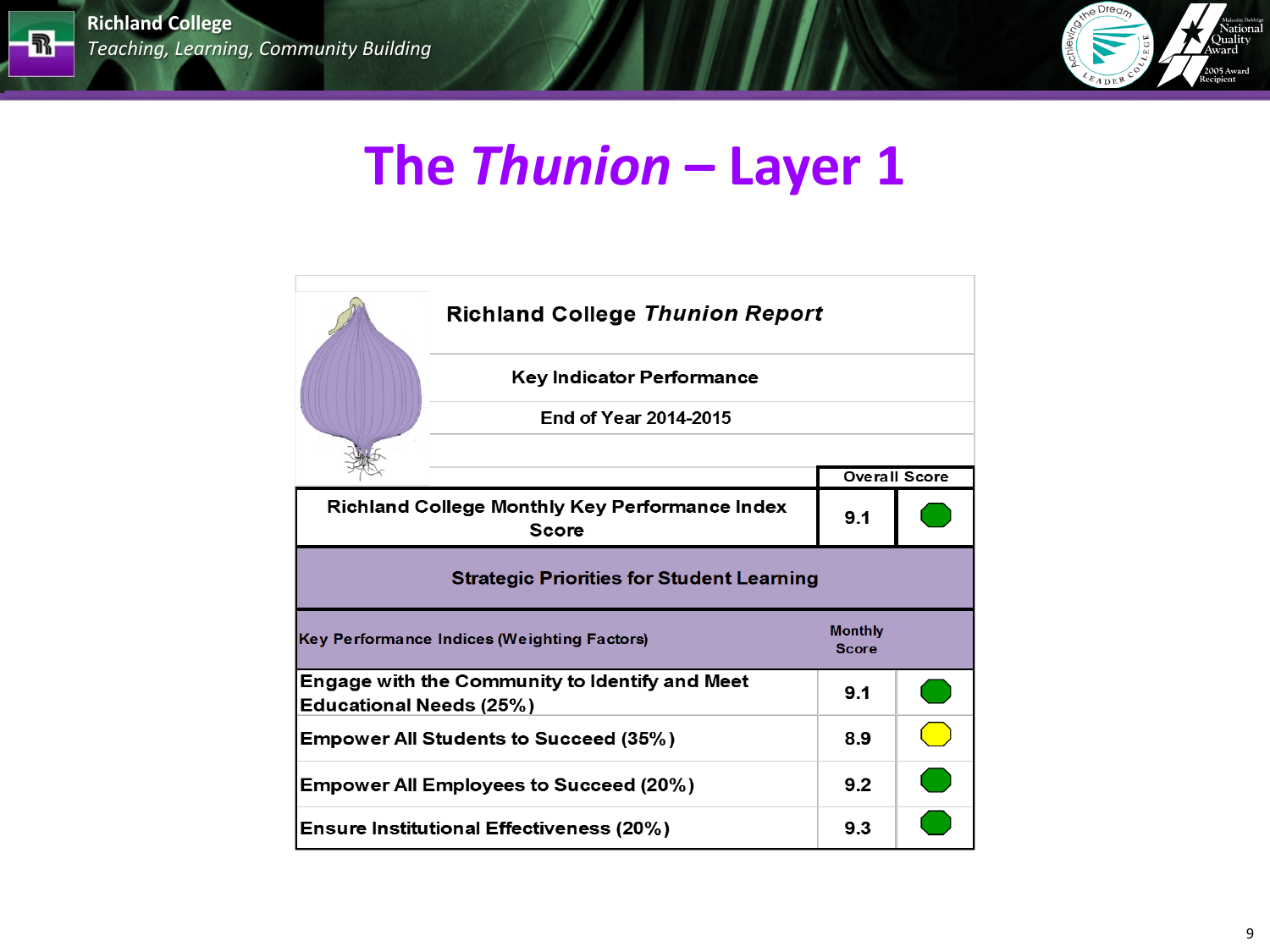

### The Thunion - Layer 2

| <b>Components of Key Performance Indices for Strategic Priorities</b>                        |                      |  |  |  |  |  |  |  |  |  |
|----------------------------------------------------------------------------------------------|----------------------|--|--|--|--|--|--|--|--|--|
| 1. Engage with the Community to Identify and Meet<br><b>Educational Needs</b>                | <b>Monthly Score</b> |  |  |  |  |  |  |  |  |  |
| <b>Four Key Performance Indicators</b>                                                       |                      |  |  |  |  |  |  |  |  |  |
| 1.1 Cultivate relationships for sustainable community building (5%)                          | 10.00                |  |  |  |  |  |  |  |  |  |
| 1.2 Increase market share of key student segments (30%)                                      | 8.86                 |  |  |  |  |  |  |  |  |  |
| 1.3 Meet business and industry work force training needs (15%)                               | 9.15                 |  |  |  |  |  |  |  |  |  |
| 1.4 Respond to community educational needs through<br>comprehensive scheduling options (50%) | 9.00                 |  |  |  |  |  |  |  |  |  |
| 2. Empower All Students to Succeed                                                           | <b>Monthly Score</b> |  |  |  |  |  |  |  |  |  |
| <b>Two Key Performance Indicators</b>                                                        |                      |  |  |  |  |  |  |  |  |  |
| 2.1 Improve successful course completion for all student segments<br>(50%)                   | 9.08                 |  |  |  |  |  |  |  |  |  |
| 2.2 Improve successful milestone completion for all student<br>segments (50%)                | 8.81                 |  |  |  |  |  |  |  |  |  |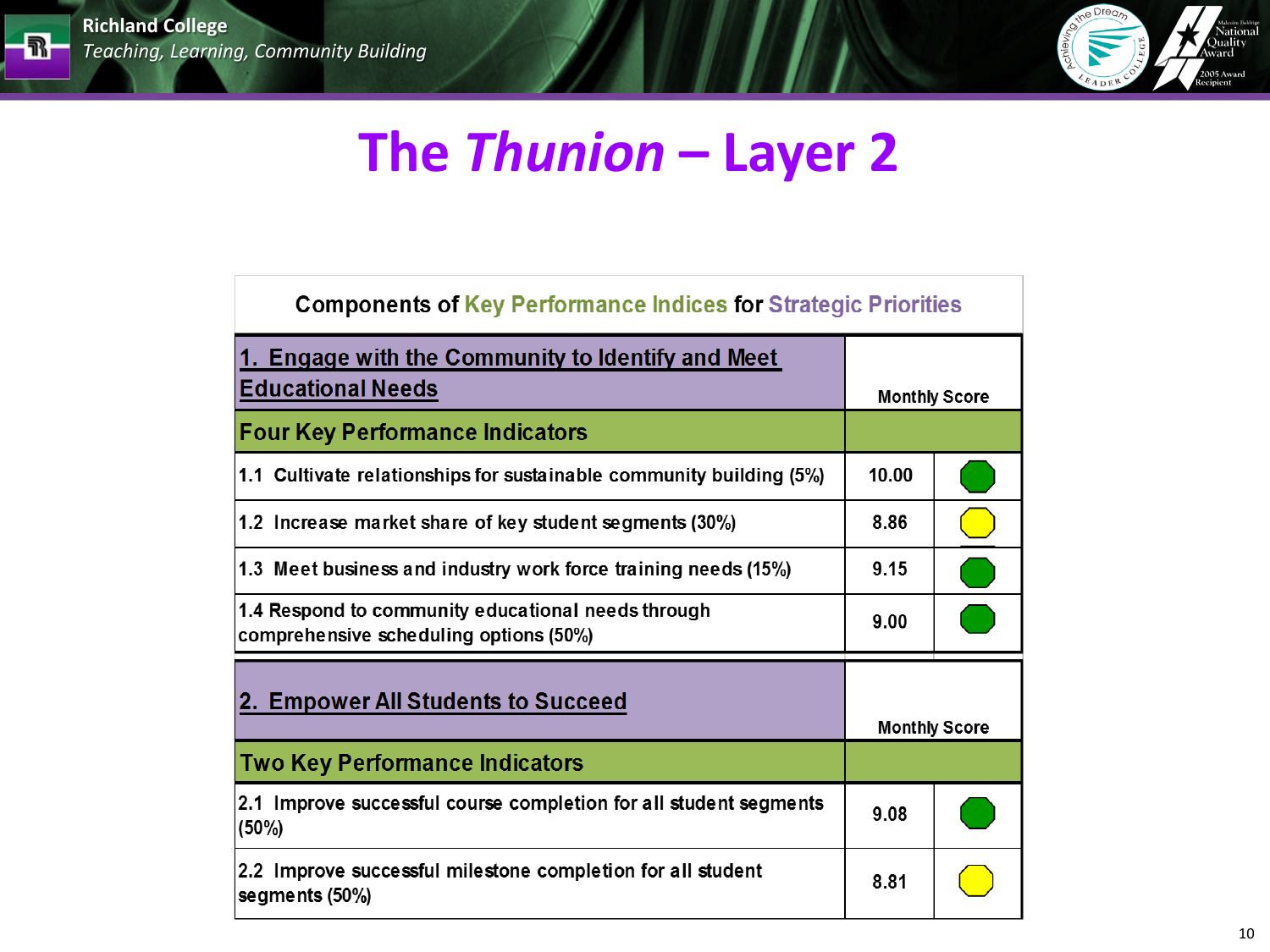$\blacksquare$ 



### The Thunion - Layer 2 continued

| 3. Empower All Employees to Succeed                                           |                      | <b>Monthly Score</b> |  |
|-------------------------------------------------------------------------------|----------------------|----------------------|--|
| <b>Three Key Performance Indicators</b>                                       |                      |                      |  |
| 3.1 Promote excellence in employee performance & development<br>(30%)         | 9.49                 |                      |  |
| 3.2 Provide employee satisfaction & engagement (35%)                          | 8.70                 |                      |  |
| 3.3 Proactively manage turnover and diversify the workforce (35%)             | 9.53                 |                      |  |
| 4. Ensure Institutional Effectiveness                                         | <b>Monthly Score</b> |                      |  |
| <b>Three Key Performance Indicators</b>                                       |                      |                      |  |
| 4.1 Remain fiscally responsible and sound (35%)                               | 9.29                 |                      |  |
| 4.2 Meet and exceed internal and external standards and<br>requirements (35%) | 9.02                 |                      |  |
| 4.3 Operate the college using environmentally sustainable practices<br>(30%)  | 9.79                 |                      |  |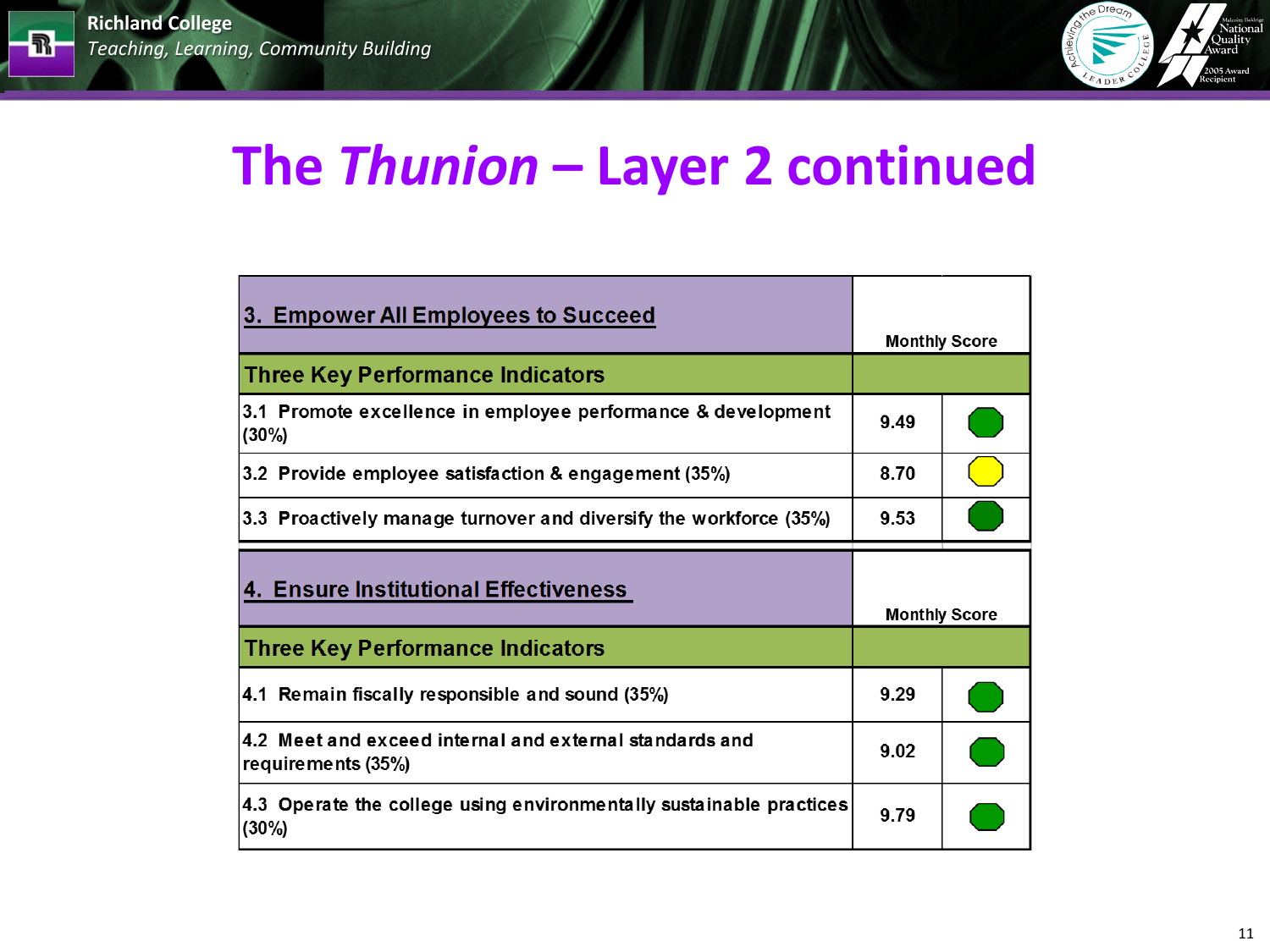$\mathbb{R}$  .



# The Thunion - Layer 3 **Selected Student Success Measures**

| 2. Empower All Students to Succeed (35%)                                   | 2014-2015 Target | Range | Performance<br>as of August<br>2015 | <b>Score</b> | <b>Adjusted</b><br><b>Score</b> | <b>Maximum</b><br><b>Score</b> |
|----------------------------------------------------------------------------|------------------|-------|-------------------------------------|--------------|---------------------------------|--------------------------------|
| 2.1 Improve successful course completion for all student segments (50%)    | 90%              | 100%  |                                     |              |                                 |                                |
| 2.1.1 % C or better in all credit classes                                  | 70.20            | 78.00 | 73.99                               | 9.49         | 9.49                            | 10                             |
| 2.1.2 % C or better in core curriculum courses                             | 70.20            | 78.00 | 73.77                               | 9.46         | 9.46                            | 10                             |
| 2.1.3 % C or better in all on-line classes                                 | 70.20            | 78.00 | 70.10                               | 8.99         | 8.99                            | 10                             |
| 2.1.4 % C or better Dev. Ed. Classes                                       | 61.20            | 68.00 | 59.09                               | 8.69         | 8.69                            | 10                             |
| 2.1.5 % C or better ESOL classes                                           | 76.50            | 85.00 | 75.65                               | 8.90         | 8.90                            | 10                             |
| 2.1.6 % C or better in gatekeeper courses                                  | 70.20            | 78.00 | 66.08                               | 8.47         | 8.47                            | 10                             |
| 2.1.7 % C or better for dual credit students in credit courses             | 88.20            | 98.00 | 88.85                               | 9.07         | 9.07                            | 10                             |
| 2.1.8 % C or better in college-level classes after developmental education | 70.20            | 78.00 | 74.17                               | 9.51         | 9.51                            | 10                             |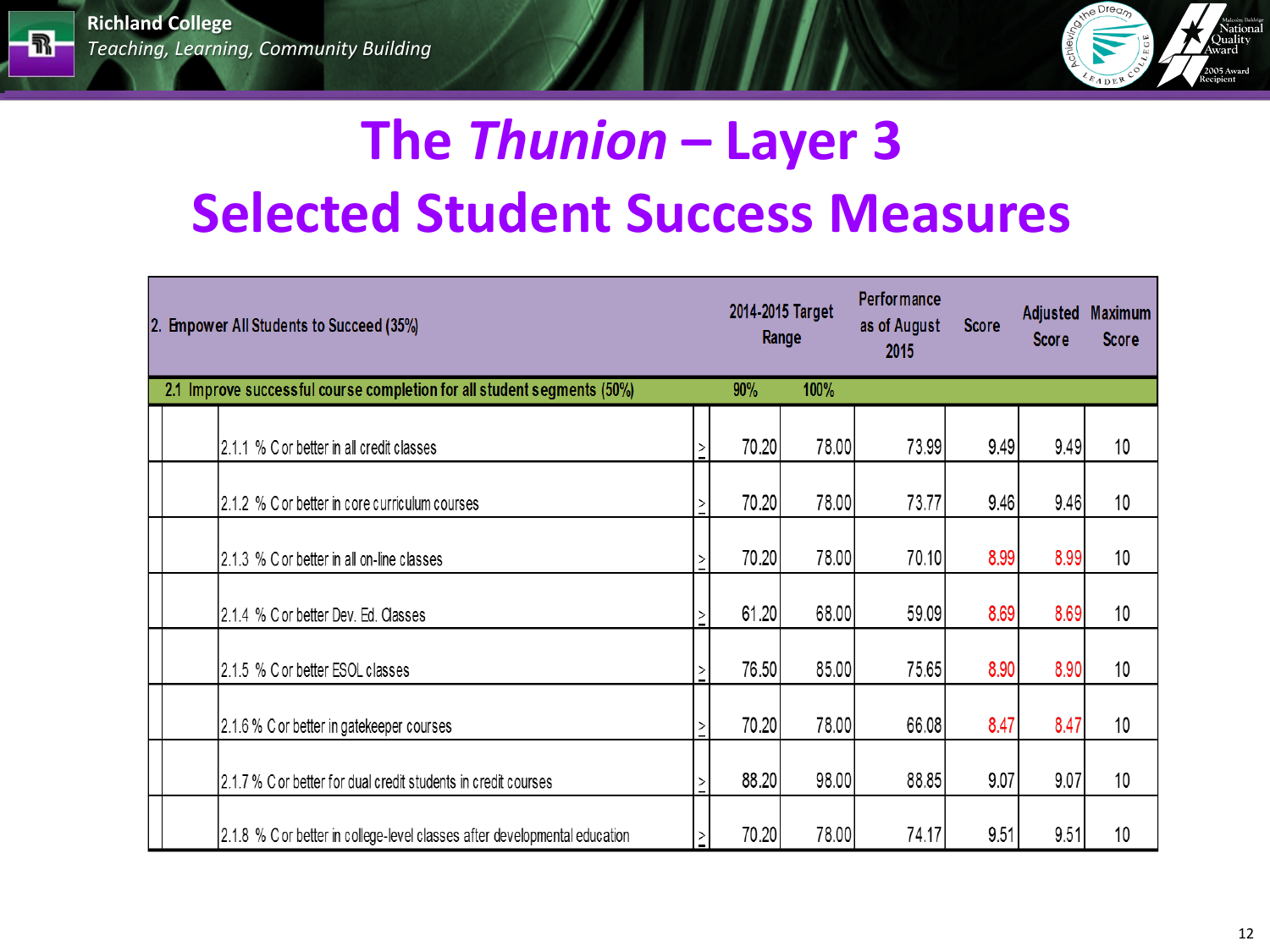킒



# **Credit Discipline/Program Review Key Performance Indicators**

- 1. Increase annual contact hour generation
- Improve student success in course completion 2. and retention
- 3. Remain fiscally responsible and sound
- 4. Grow Dallas County market share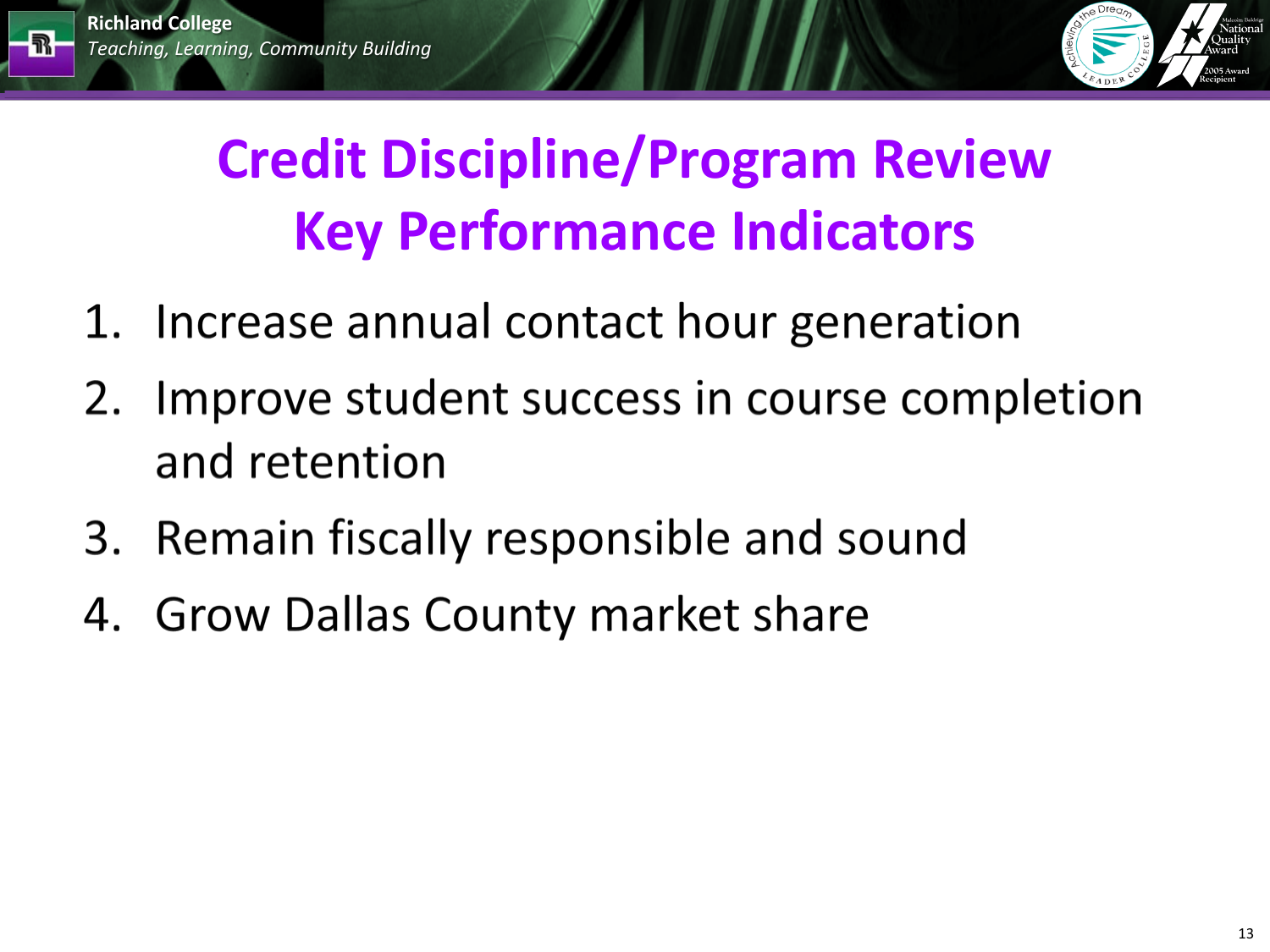$\mathbf{R}$  .



# **Credit Discipline/Program Review Data Summary**

|              |                                                               |                                                               |         | <b>Increase Contact Hours</b> |         |                   |          |                 |       |         |       | <b>Empower Student Success</b> |           |                   | Be Fiscally Responsible |                                      |             |
|--------------|---------------------------------------------------------------|---------------------------------------------------------------|---------|-------------------------------|---------|-------------------|----------|-----------------|-------|---------|-------|--------------------------------|-----------|-------------------|-------------------------|--------------------------------------|-------------|
|              | AY0910                                                        | AY1011                                                        | AY1112  | AY1213                        | AY1314  | AY1415            |          |                 |       | 2014-15 |       | 2013-14                        |           | ?                 | Income/Cost             |                                      |             |
| Discipline   |                                                               |                                                               |         |                               |         |                   |          | % Change        | ABC   | Retain  | ABC   | Retain                         |           | <b>Difference</b> | 14-15                   | $13 - 14$                            | %<br>Change |
|              |                                                               |                                                               |         | Year 1                        | Year 2  | Year <sub>3</sub> |          | YR2-YR3 YR1-YR3 | Grd1  | Grd2    | Grd3  | Grd4                           | Grd $1-3$ | Grd 2-4           |                         | See Cost to<br><b>Income Details</b> |             |
| Discipline 1 | 691,536                                                       | 641,376                                                       | 611,568 | 582,576                       | 610,416 | 619,056           | 1.42     | 6.26            | 77.68 | 91.09   | 77.09 | 91.14                          | 0.59      | $-0.05$           | \$1.61                  | \$1.53                               | 5.4%        |
| Discipline 2 | 564,752                                                       | 567,296                                                       | 551,824 | 517,520                       | 427,880 | 532,752           | 24.51    | 2.94            | 75.63 | 95.82   | 77.41 | 95.80                          | $-1.78$   | 0.02              | \$2.47                  | \$1.85                               | 33.6%       |
| Discipline 3 | 17,360                                                        | 31,264                                                        | 33,280  | 27,504                        | 26,976  | 24,768            | $-8.19$  | $-9.95$         | 81.82 | 92.34   | 76.68 | 90.16                          | 5.14      | 2.18              | \$1.50                  | \$1.78                               | $-15.4%$    |
| Discipline 4 | 7,856                                                         | 5,920                                                         | 8,096   | 7,424                         | 6,528   | 8,096             | 24.02    | 9.05            | 71.54 | 84.62   | 71.95 | 79.27                          | $-0.41$   | 5.35              | \$0.61                  | \$0.42                               | 46.0%       |
| Discipline 5 | 8,480                                                         | 8,912                                                         | 8,528   | 7,408                         | 4,928   | 14,672            | 197.73   | 98.06           | 73.39 | 90.99   | 75.76 | 87.88                          | $-2.37$   | 3.11              | \$1.15                  | \$1.22                               | $-5.6%$     |
| Discipline 6 | 114.704                                                       | 127,440                                                       | 115,600 | 98,096                        | 90,896  | 80,896            | $-11.00$ | $-17.53$        | 70.65 | 86.74   | 71.05 | 86.99                          | $-0.40$   | $-0.25$           | \$1.48                  | \$1.33                               | 11.0%       |
|              | Relevant - Meaningful for students and their lifelong success |                                                               |         |                               |         |                   |          |                 |       |         |       |                                |           |                   |                         |                                      |             |
|              |                                                               | <b>Resilient</b> - Sustainable, Meets or Exceeds Requirements |         |                               |         |                   |          |                 |       |         |       |                                |           |                   |                         |                                      |             |
|              |                                                               | <b>Robust</b> - Continually improving and/or growing          |         |                               |         |                   |          |                 |       |         |       |                                |           |                   |                         |                                      |             |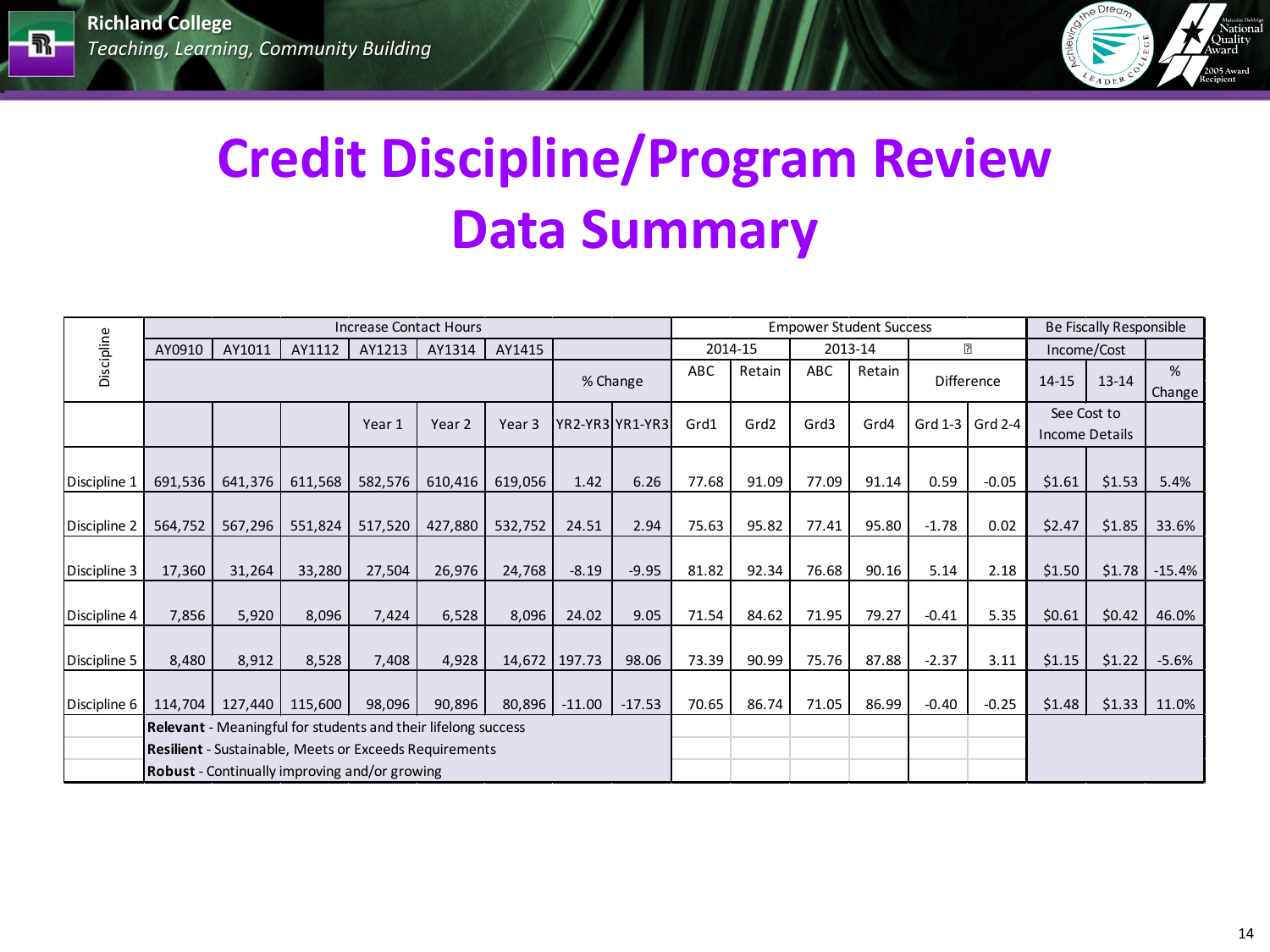$\blacksquare$ 



#### **Credit Discipline/Program Review Report Card**

|              |                           |                               | <b>Component Scores</b>     |                      |                                   | <b>Total Score</b> |  |
|--------------|---------------------------|-------------------------------|-----------------------------|----------------------|-----------------------------------|--------------------|--|
| Discipline   | #1<br><b>100 MAX</b>      | #2<br><b>100 MAX</b>          | #3<br><b>100 MAX</b>        | #4<br><b>100 MAX</b> | #5<br>50 MAX.                     | Desired=           |  |
|              | Contact<br>Hour<br>Growth | <b>ABC</b><br><b>Success</b>  | Retention<br><b>Success</b> | Cost to<br>Income    | <b>Market</b><br>Share<br>Status* | 315-450            |  |
| Discipline 1 | 85                        | 80                            | 70                          | 100                  | 50                                | 385                |  |
| Discipline 2 | 85                        | 70                            | 80                          | 100                  | 40                                | 375                |  |
| Discipline 3 | 40                        | 100                           | 90                          | 100                  | 45                                | 375                |  |
| Discipline 4 | 100                       | 70                            | 80                          | 10                   | 45                                | 305                |  |
| Discipline 5 | 100                       | 70                            | 90                          | 100                  | $\mathbf 0$                       | 360                |  |
| Discipline 6 | $\mathbf 0$               | 70                            | 60                          | 100                  | 30                                | 260                |  |
|              |                           |                               |                             |                      |                                   |                    |  |
|              |                           |                               |                             |                      | 315-450                           |                    |  |
|              |                           | *see Market Share Score sheet |                             |                      |                                   | < 315              |  |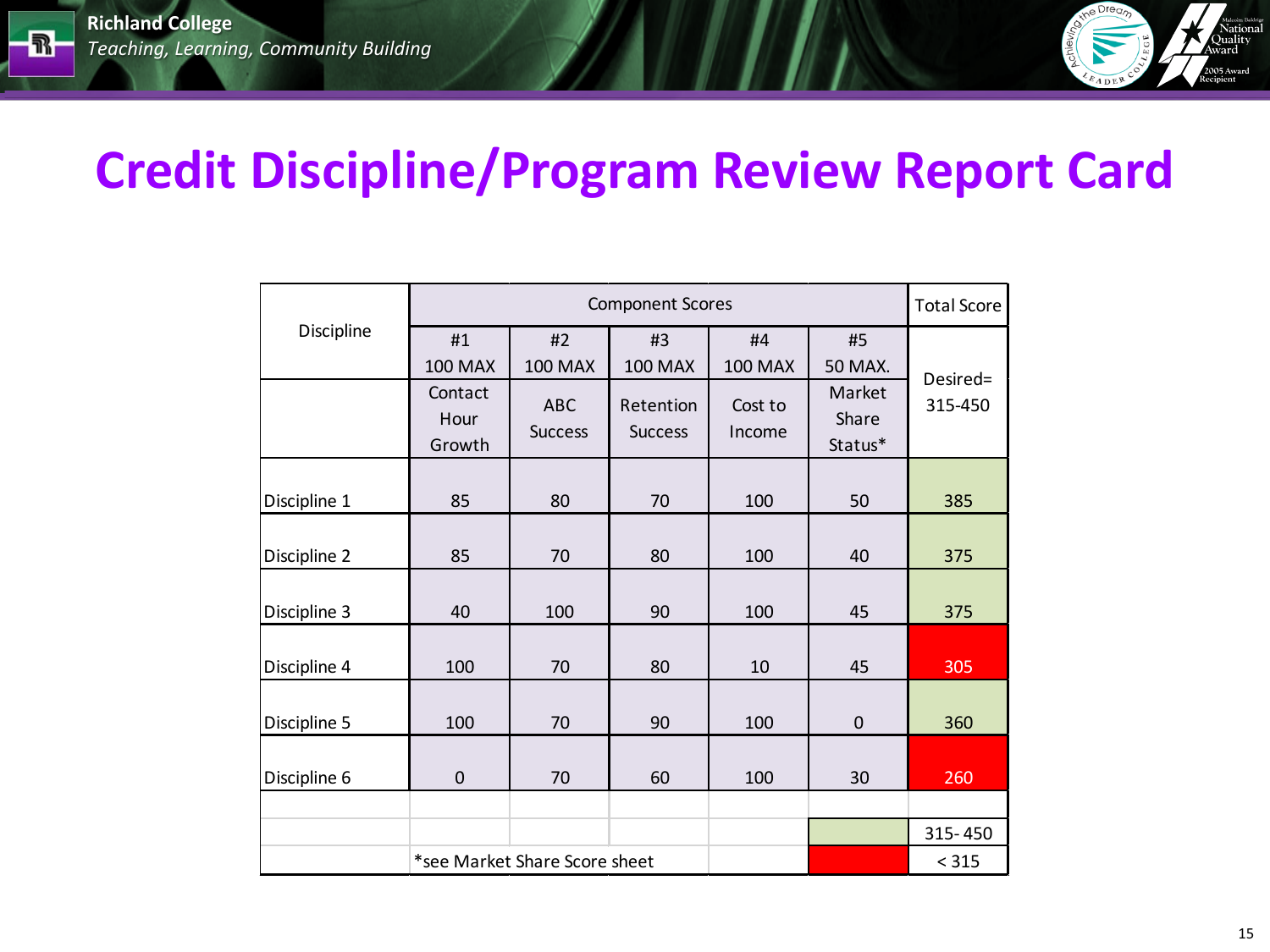飛



# **Credit Discipline/Program Review Supplemental Data**

- Contact hour growth and course success/retention in distance learning and dual credit segments
- Student demographics
- Annual associate degrees and certificates awarded
- Semester course enrollment trends by schedule type
- Trends in gatekeeper course success rates
- Faculty ethnicity distribution
- % contact hours taught by full-time faculty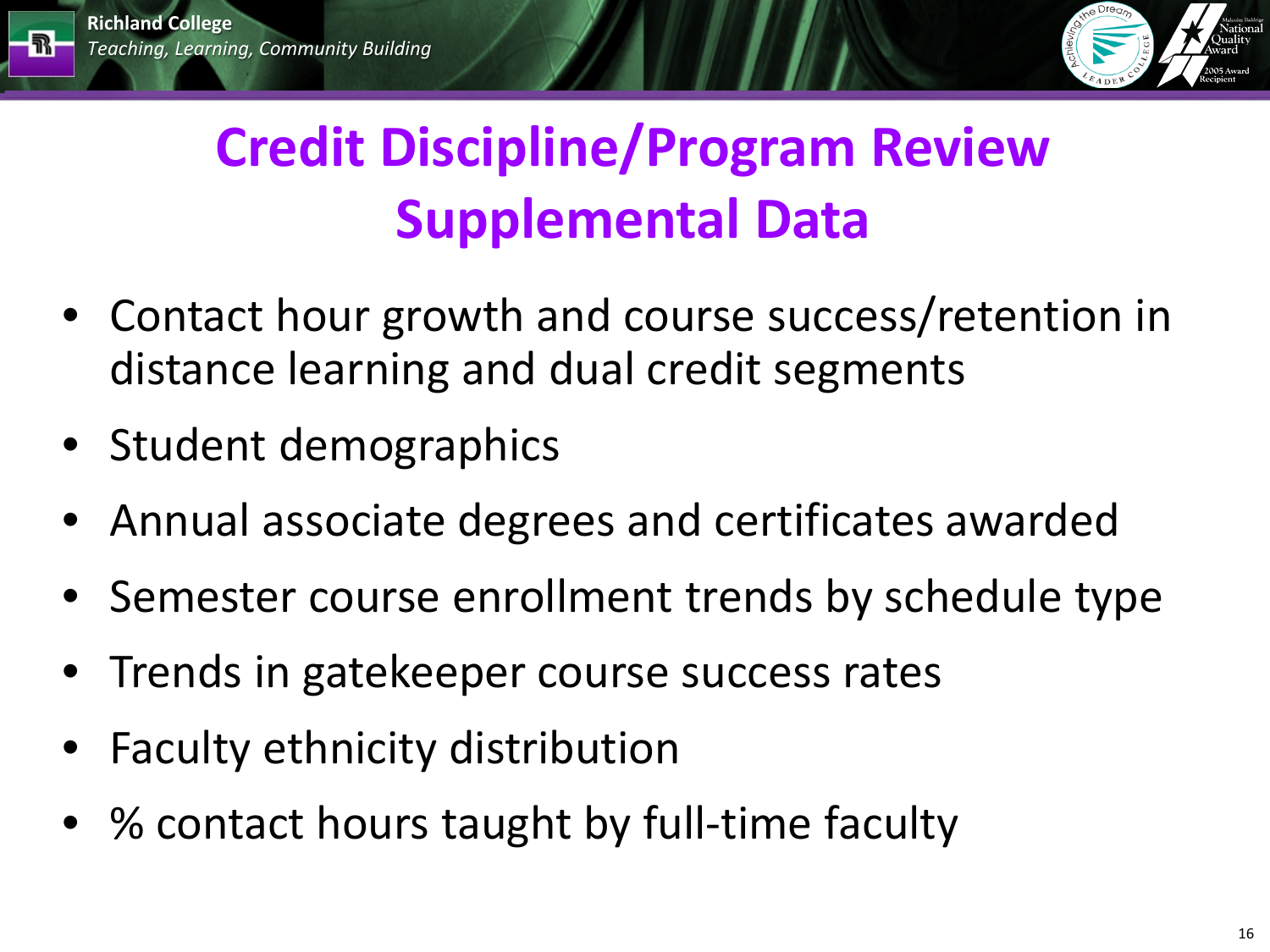$\mathbb R$  :



#### **Credit Discipline/Program Review Data Student Segment Performance in Gatekeeper Courses**

| AY 2011-12                   | Anglo  | African-<br>American | Hispanic | Asian  | <b>Native</b><br>American | <b>Non</b><br>Resident<br>Alien | <b>No</b><br>Response | Total  | 99<br>Z<br>ee<br>98 |
|------------------------------|--------|----------------------|----------|--------|---------------------------|---------------------------------|-----------------------|--------|---------------------|
| <b>ENGL-1301 Enrollments</b> | 1.676  | 1,110                | 1,429    | 768    | 19                        | 63                              | 190                   | 5,255  |                     |
| # A, B, C Grades             | 1,233  | 737                  | 975      | 619    |                           |                                 | 137                   | 3.768  | ω<br>유              |
| % A,B,C Grades               | 73.57% | 66.40%               | 68.23%   | 80.60% | 68.42%                    | 85.71%                          | 72.11%                | 71.70% | 88                  |

| AY 2012-13                   | Anglo  | African-<br>American | Hispanic | Asian  | <b>Native</b><br>American | Non<br>Resident<br>Alien | No<br>Response | <b>Total</b> | പ<br>Ţ<br>95<br>98 |
|------------------------------|--------|----------------------|----------|--------|---------------------------|--------------------------|----------------|--------------|--------------------|
| <b>ENGL-1301 Enrollments</b> | 1,455  | 939                  | 1,432    | 698    | 25                        | 761                      | 175            | 4,800        | ᄛ                  |
| # A, B, C Grades             | 1.105  | 650                  | 1.006    | 573    | 15                        |                          | 127            | 3.543        | 岛                  |
| % A,B,C Grades               | 75.95% | 69.22%               | 70.25%   | 82.09% | 60.00%                    | 88.16%                   | 72.57%         | 73.81%       | 5%                 |

| AY 2013-14                   | Anglo  | African-<br>American | Hispanic | Asian  | <b>Native</b><br>American | <b>Non</b><br>Resident<br>Alien | No<br>Response | <b>Total</b> | പ<br>Gт<br>운 명 |
|------------------------------|--------|----------------------|----------|--------|---------------------------|---------------------------------|----------------|--------------|----------------|
| <b>ENGL-1301 Enrollments</b> | 1,557  | 1,012                | 1,674    | 825    | 14                        | 28                              | 242            | 5.352        |                |
| # A, B, C Grades             | 1,188  | 665                  | 1,114    | 659    | 11                        |                                 | 180            | 3.839        | GТ             |
| % A,B,C Grades               | 76.30% | 65.71%               | 66.55%   | 79.88% | 78.57%                    | 78.57%                          | 74.38%         | 71.73%       | %0<br>ш        |

| AY 2014-15                   | Anglo  | African-<br>American | Hispanic | Asian  | <b>Native</b><br>American | Non<br>Resident<br>Alien | <b>No</b><br>Response | Total  | <b>SIE</b><br>22<br>2%<br>2% |
|------------------------------|--------|----------------------|----------|--------|---------------------------|--------------------------|-----------------------|--------|------------------------------|
| <b>ENGL-1301 Enrollments</b> | 1,534  | 1,034                | 1,719    | 861    | 24                        | 17                       | 323                   | 5,512  | ł                            |
| # A, B, C Grades             | 1,176  | 728                  | 1,157    | 692    | 18                        |                          | 239                   | 4.024  | œ<br>- 15<br>- 19            |
| % A, B, C Grades             | 76.66% | 70.41%               | 67.31%   | 80.37% | 75.00%                    | 82.35%                   | 73.99%                | 73.00% |                              |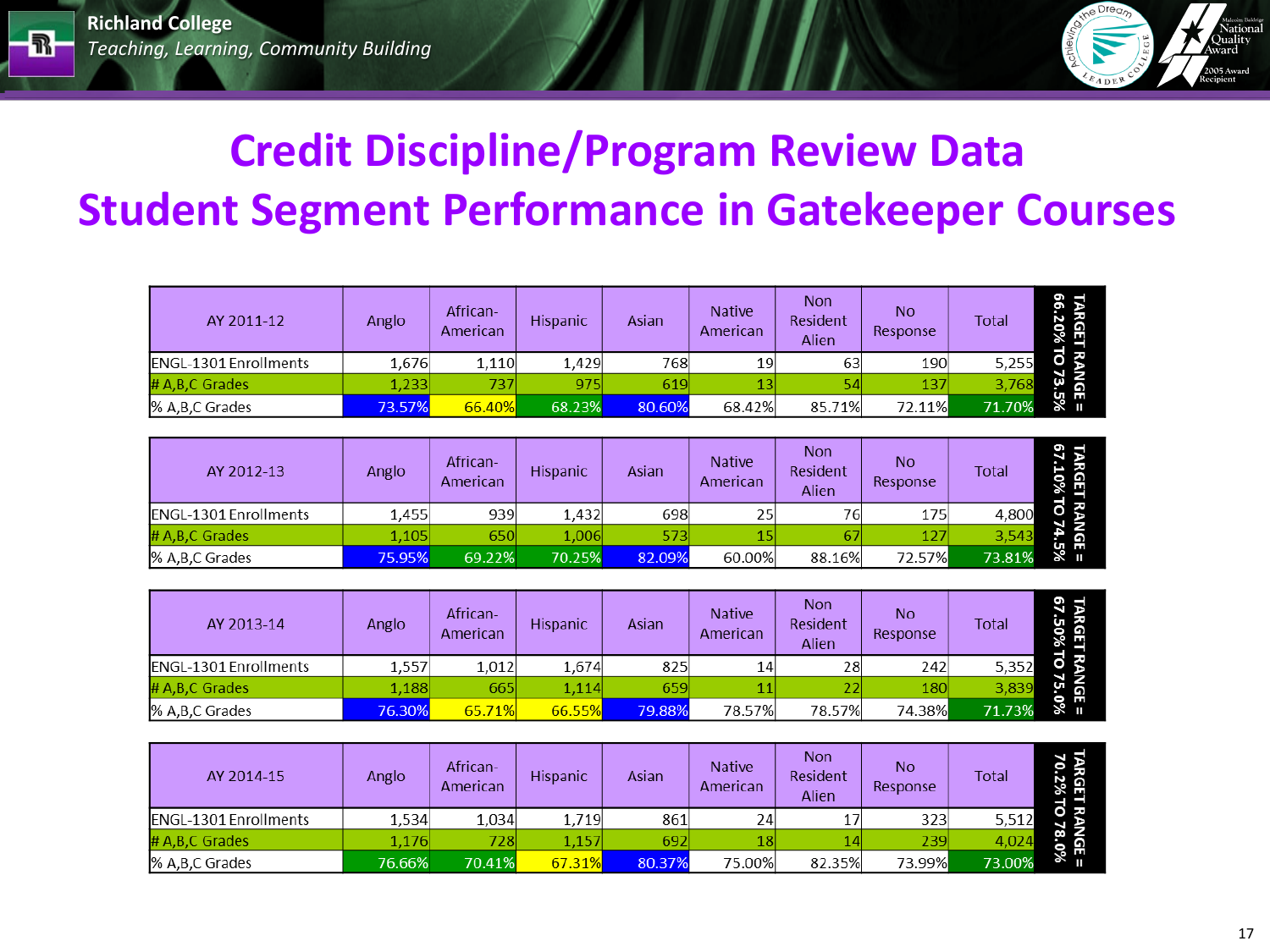퀇.



### **Asking Good Questions**

After reviewing the data

- What strengths did you identify and how can we build on those?
- What challenges did you identify and how can we leverage our strengths to address these?
- How does our enrollment and student success compare to our competitors and best performers?
- Are our diverse student populations succeeding at the same rate and if not, why not?
- What professional development might empower faculty and staff?
- Do you need additional faculty/staff and how does the data show that?
- What improvement plans do you propose?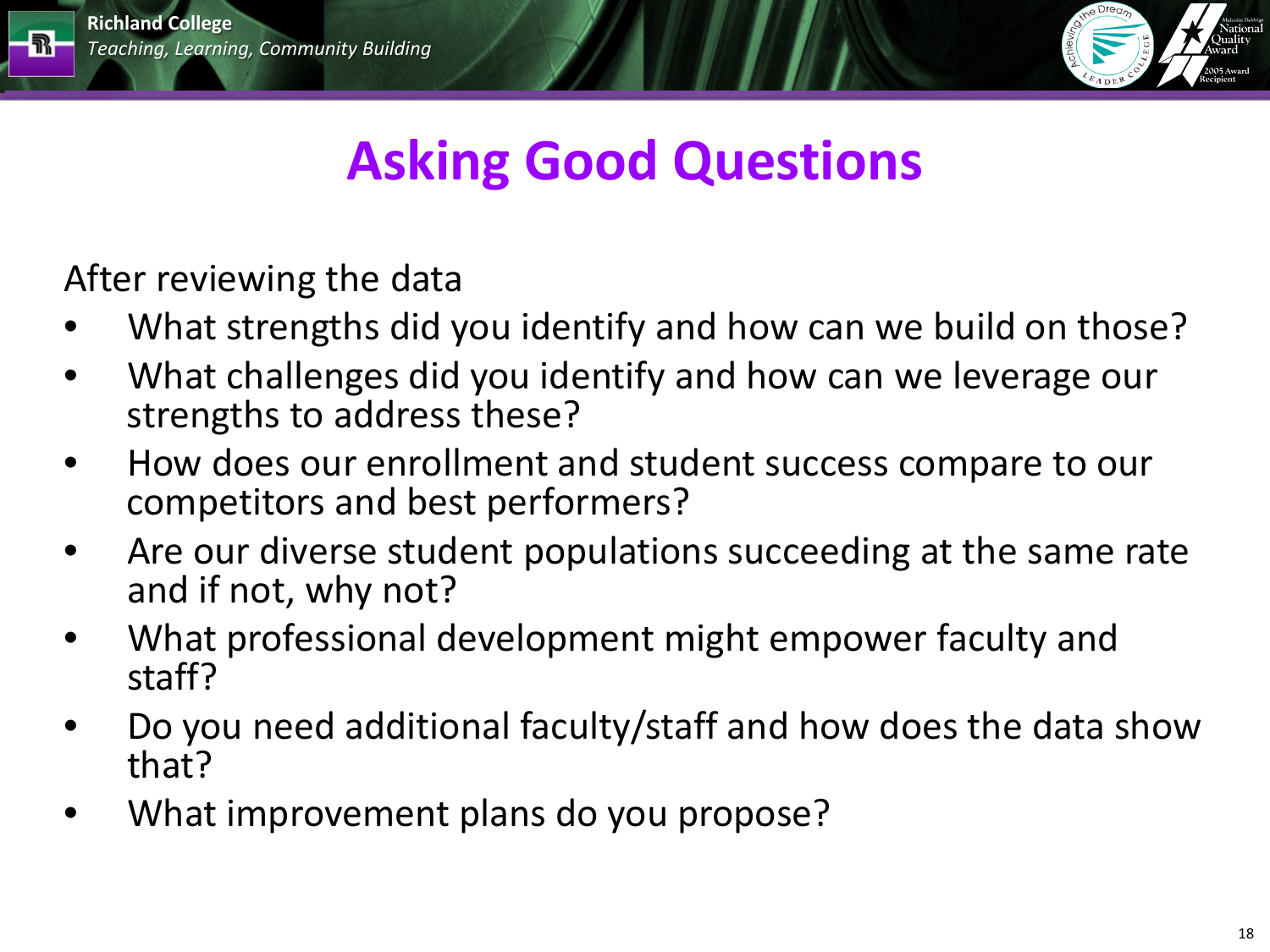

# **Richland College Dream Success Team**

Faculty

R.

- Examine data and discuss student success in each gatekeeper course
- Share student success initiatives across disciplines
- Document improvement plans aligned to Richland's measurement system and strategic plan
- Evaluate student outcomes resulting from improvement plans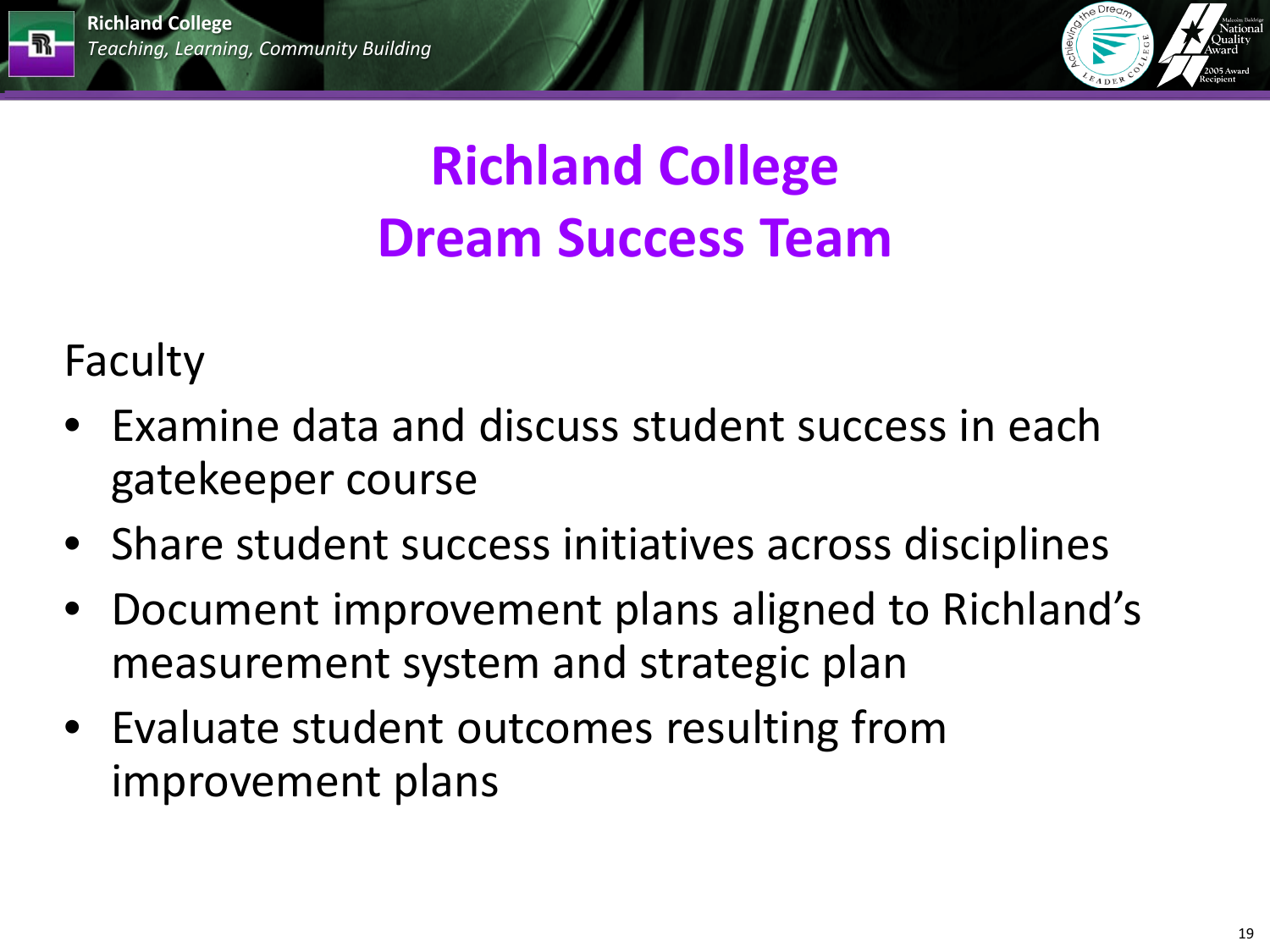$\mathbb{R}$  .



# **Student Success by Segments in Gatekeeper Courses**

| <b>ENGL-1301 Total Enrollment-Richland College</b> |           |                     |       |              |          |       |       |                |              |  |
|----------------------------------------------------|-----------|---------------------|-------|--------------|----------|-------|-------|----------------|--------------|--|
| 2014-15                                            | Ethnicity |                     |       |              |          |       |       |                |              |  |
|                                                    | Anglo     | Afr-Amer   Hispanic |       | <b>Asian</b> | Amer-Ind | lnt'l | Unkn  | <b>Pac Isl</b> | <b>Total</b> |  |
| Enrollment                                         | 1,536     | 1,034               | 1,719 | 857          | 24       | 17    | 321   | 4              | 5,512        |  |
| <b>ABC</b> Grades                                  | 1,178     | 728                 | 1,157 | 690          | 18       | 14    | 237   |                | 4,024        |  |
| % ABC Grades                                       | 76.7%     | 70.4%               | 67.3% | 80.5%        | 75.0%    | 82.4% | 73.8% | 50.0%          | 73.0%        |  |

| <b>ENGL-1301 Total Enrollment-Distance-Richland College</b> |                  |          |                 |       |          |        |       |         |              |  |
|-------------------------------------------------------------|------------------|----------|-----------------|-------|----------|--------|-------|---------|--------------|--|
| 2014-15                                                     | <b>Ethnicity</b> |          |                 |       |          |        |       |         |              |  |
|                                                             | Anglo            | Afr-Amer | <b>Hispanic</b> | Asian | Amer-Ind | lnt'l  | ∣Unkn | Pac Isl | <b>Total</b> |  |
| Enrollment                                                  | 386              | 269      | 313             | 163   |          |        | 74    |         | 1,218        |  |
| <b>ABC</b> Grades                                           | 277              | 156      | 203             | 118   | 4        |        | 56    |         | 820          |  |
| % ABC Grades                                                | 71.8%            | 58.0%    | 64.9%           | 72.4% | 57.1%    | 100.0% | 75.7% | 100.0%  | 67.3%        |  |

| <b>ENGL-1301 Total Enrollment-Male-Richland College</b> |                  |                   |       |       |          |       |             |                |              |
|---------------------------------------------------------|------------------|-------------------|-------|-------|----------|-------|-------------|----------------|--------------|
| 2014-15                                                 | <b>Ethnicity</b> |                   |       |       |          |       |             |                | <b>Total</b> |
|                                                         | Anglo            | Afr-Amer Hispanic |       | Asian | Amer-Ind | Int'l | <b>Unkn</b> | <b>Pac Isl</b> |              |
| Enrollment                                              | 845              | 446               | 784   | 425   | 14       |       | 145         |                | 2,669        |
| <b>ABC</b> Grades                                       | 622              | 308               | 465   | 319   | 12       |       | 105         |                | 1,837        |
| % ABC Grades                                            | 73.6%            | 69.1%             | 59.3% | 75.1% | 85.7%    | 62.5% | 72.4%       | 50.0%          | 68.8%        |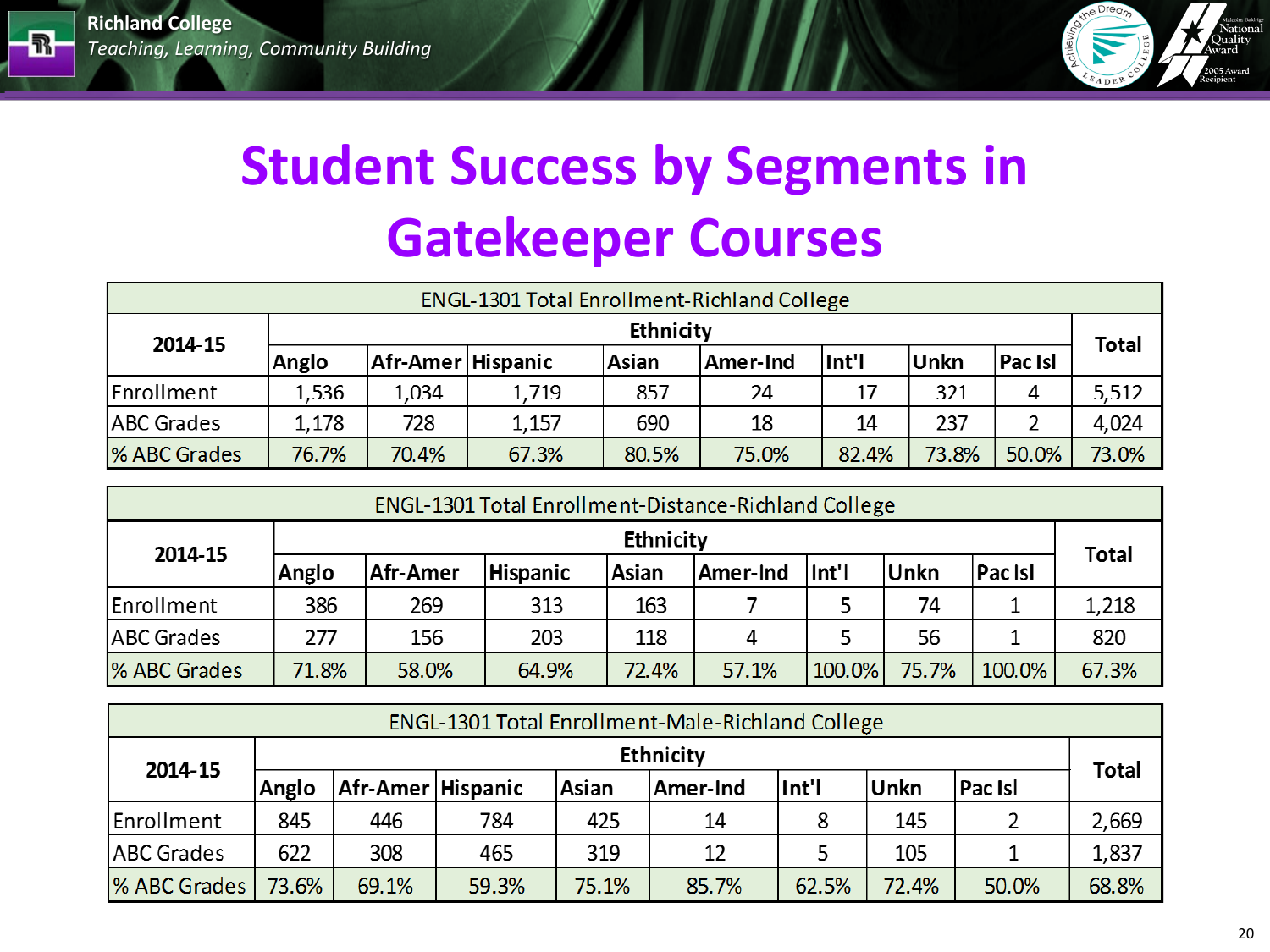R.



#### **Richland's Data and Analysis Structure**